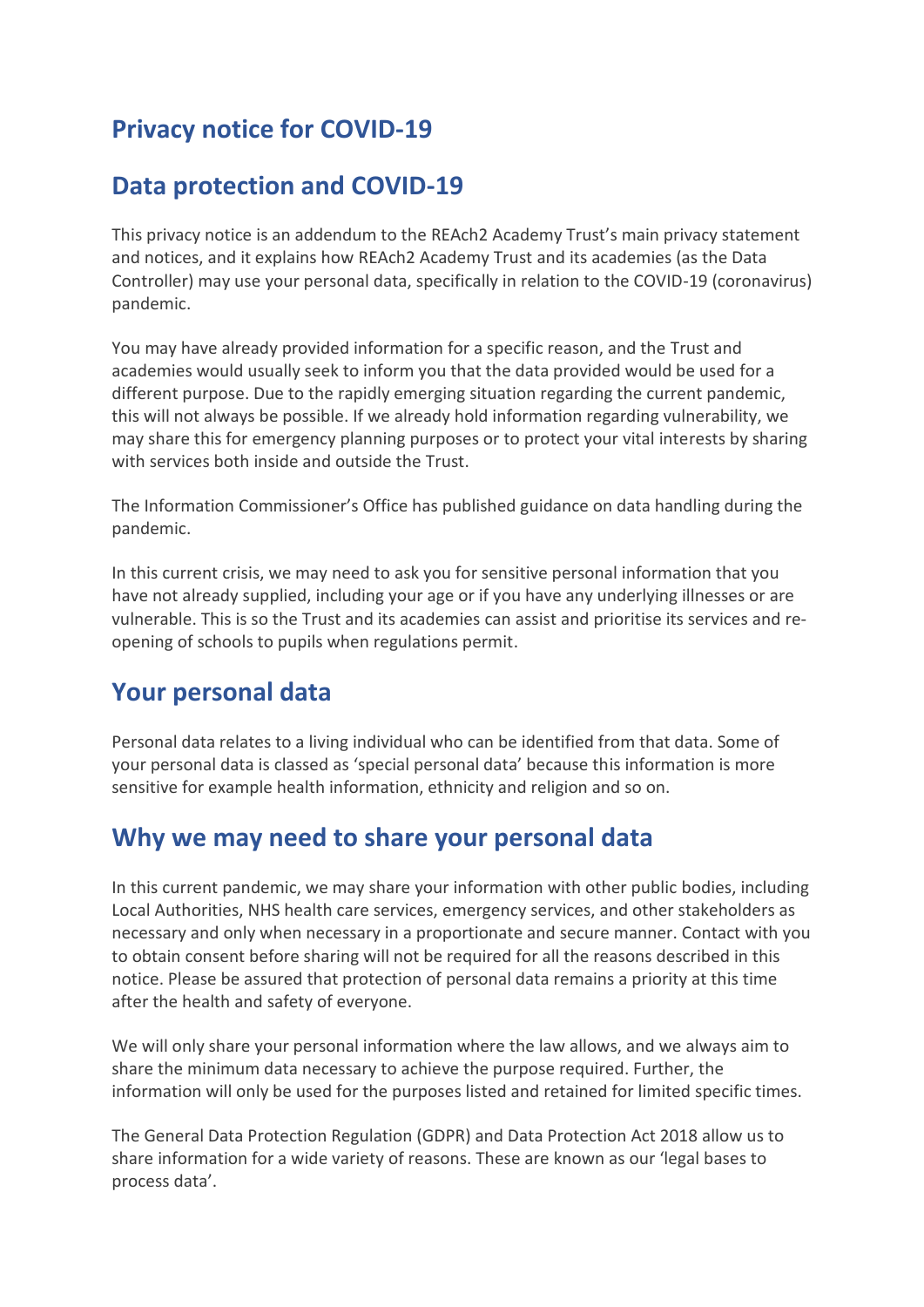Data protection laws are written to facilitate valid information sharing, especially in times of emergency which often requires more collaborative working. The legal bases for processing data at REAch2 Academy Trust and its academies during the COVID 19 pandemic are as follows:

- Fulfil an explicit statutory or government purpose
- Protect the public, our pupils and their parents/carers, our employees
- Satisfy external regulatory requirements
- Provide extra support for individuals with additional needs
- Safeguard children and individuals at risk.

We also have a duty to comply with the obligations set out in other legislation. The list below shows some common examples, but is not exhaustive:

- [Children's Act \(1989\)](http://www.legislation.gov.uk/ukpga/1989/41/contents) this allows REAch2 Academy Trust and its academies to share data to safeguard and promote the wellbeing of children.
- [Civil Contingencies Act 2004](http://www.legislation.gov.uk/ukpga/2004/36/part/1/crossheading/civil-protection?timeline=false) Part 1 Local Arrangements for Civil Protection Civil Protection - Disclosure of information 6 (1) A Minister of the Crown may make regulations requiring or permitting the 'provider' to disclose information on request to another person or body listed in any Part of that schedule known as the 'recipient'.

## **Elements of the data protection law applicable at this time**

REAch2 Academy Trust and its academies will apply the following sections of the General Data Protection Regulation and Data Protection Act 2018 (other elements may be applied dependent upon emerging events):

### **[General Data Protection Regulation \(GDPR\):](https://gdpr.eu/tag/gdpr/)**

Article 6 – [Lawfulness of Processing](https://gdpr.eu/article-6-how-to-process-personal-data-legally/)

- **Article 6 (1) (c)** processing is necessary for compliance with a legal obligation to which the controller is subject.
- **Article 6 (1) (d)** processing is necessary in order to protect the vital interests of the data subject or of another natural (living) person
- **Recital (more detailed explanation) 46** The processing of personal data should also be regarded to be lawful where it is necessary to protect an interest which is essential for the life of the data subject or that of another natural person. Processing of personal data based on the vital interest of another person should in principle take place only where the processing cannot be manifestly based on another legal basis. Some types of processing may serve both important grounds of public interest and the vital interests of the data subject as for instance when processing is necessary for humanitarian purposes, including for monitoring epidemics and their spread or in situations of humanitarian emergencies, in particular in situations of natural and man-made disasters.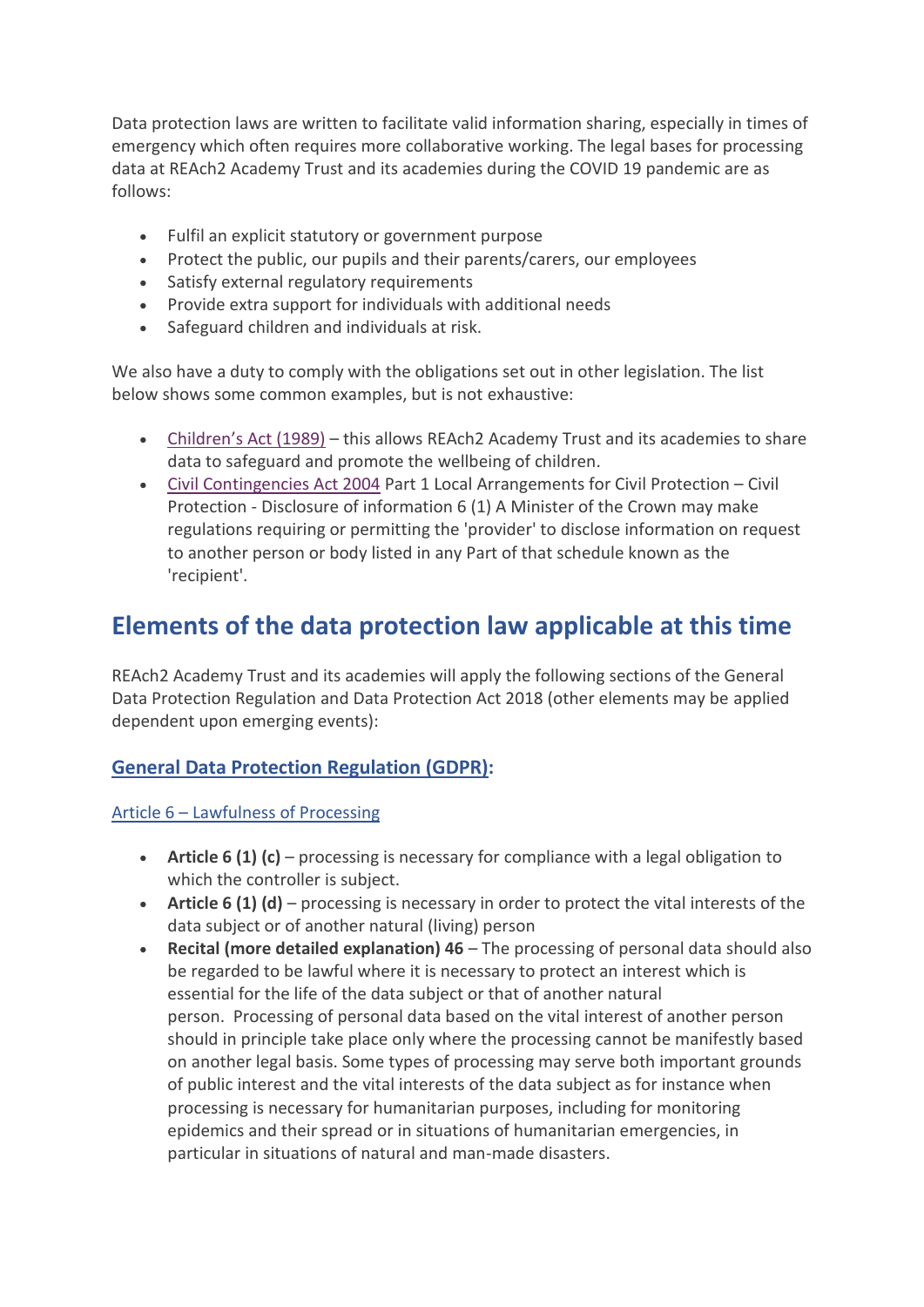• **Article 6 (1) (e)** – processing is necessary for the performance of a task carried out in the public interest or in the exercise of official authority vested in the controller, for example the reopening of our academies following the pandemic emergency.

#### Article 9 – [Processing of special categories of personal data](https://gdpr.eu/article-9-processing-special-categories-of-personal-data-prohibited/)

- **Article 9 (2) (c)** processing is necessary to protect the vital interests of the data subject or of another natural person where the data subject is physically or legally incapable of giving consent
- **Article 9 (2) (g)** processing is necessary for reasons of substantial public interest.

### [Data Protection Act 2018 \(DPA\)](http://www.legislation.gov.uk/ukpga/2018/12/contents/enacted):

Part 2, Chapter 2

- **Section 7 (2) – [Data Controller](http://www.legislation.gov.uk/ukpga/2018/12/section/7/enacted)** that is 'public authority' or 'public body' for the purposes of GDPR when performing a task carried out in the public interest or in the exercise of official authority vested in it.
- **Section 8 – [Lawfulness of processing: public interest](http://www.legislation.gov.uk/ukpga/2018/12/section/8/enacted)**

SCHEDULE 1, (Special categories of Personal Data), Part 1 (Conditions relating to Employment, Health and Research etc),

#### **[Paragraph 3 Public Health](http://www.legislation.gov.uk/ukpga/2018/12/schedule/1/paragraph/3/enacted)**

This condition is met if the processing is:

- 1. necessary for the reasons of public interest in the area of public health and
- 2. carried out by:
	- or under the responsibility of a health professional, or
	- another person who **in the circumstances owes a duty of confidentiality**  under an enactment or rule of law.

SCHEDULE 1, (Special categories of Personal Data), Part 2, Substantial Public Interest **Conditions** 

#### **[Paragraph 18, Safeguarding of children and of individuals at risk](http://www.legislation.gov.uk/ukpga/2018/12/schedule/1/paragraph/18/enacted)**

- 1. This condition is met if the processing is:
	- a. necessary for the purposes of:

1.protecting an individual from neglect or physical, mental or emotional harm, or

2. protecting the physical, mental or emotional well-being of an individual,

- b. the individual is:
	- 1. aged under 18, or

c. the processing is carried out without the consent of the data subject for one of the reasons listed in sub-paragraph (2), and

d. the processing is necessary for reasons of substantial public interest.